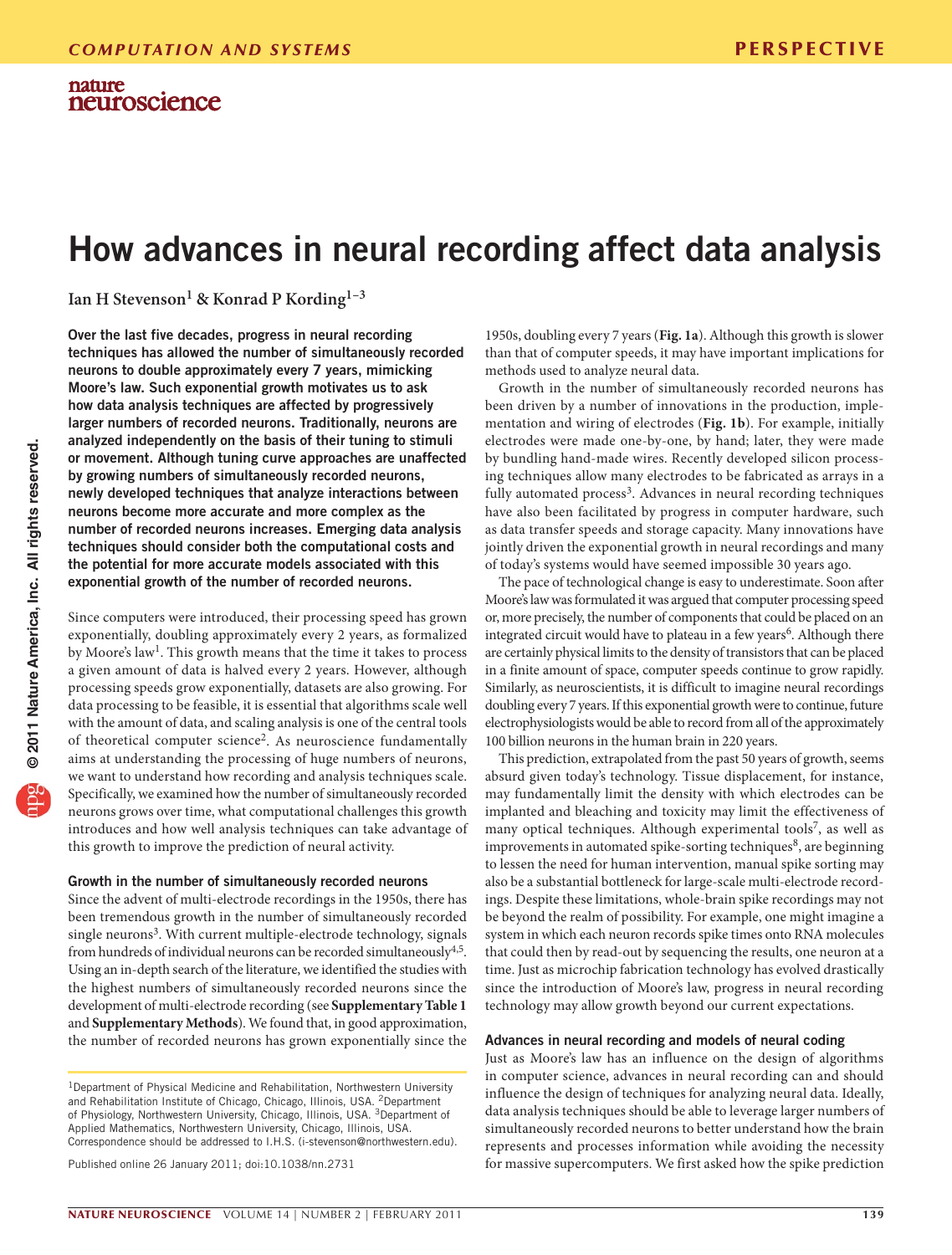

accuracy of two commonly used neural data analysis methods scales with the number of simultaneously recorded neurons.

Understanding what makes neurons fire is a central question in neuroscience and being able to accurately predict neural activity is at the heart of many neural data analysis techniques<sup>9</sup>. These techniques generally ask how information about the external world is encoded in the spiking of neurons<sup>10</sup>. On the other hand, a number of applications, such as brain-machine interfaces, aim to use neural firing to predict behavior or estimate what stimuli are present in the external world. These two issues are together referred to as the neural coding problem. We want to understand how neurons encode information about the external world and we want to understand how neural signals can be decoded to provide information about the external world. In most cases, encoding and decoding models are tightly linked; leading decoding models are usually based on explicit models of encoding $1\overline{1}$ –13.

We focused on models of neural encoding and two general approaches to the neural coding problem. Many methods focus on describing how neural firing relates to stimuli or the movement produced by an animal, using tuning curves or receptive fields. For example, in motor cortex, the firing of the majority of neurons appears to depend sinusoidally on the direction of the animal's hand movement. A second class of methods focuses on describing how neurons interact and influence one another $14-20$  and assume that each neuron's spiking may influence the spiking probability of other neurons. We fitted typical versions of both model classes to multi-electrode data recorded from the cortices of awake, behaving (motor task) or anesthetized (visual task) monkeys and determined how spike prediction accuracy scaled with the number of recorded neurons.

<span id="page-1-1"></span>Figure 2 Approaches to neural data analysis and the scaling of spike prediction accuracy. (a) There are two main approaches to modeling multi-electrode data: mapping tuning properties to describe how neurons relate to stimuli or movement and mapping interactions between neurons. These techniques aim to predict spiking based on either external variables or other neural signals. (b) In data recorded from motor cortex (top) and visual cortex (bottom), spike prediction accuracy grows when modeling interactions between neurons, but is constant when modeling tuning curves. Shaded regions denote  $\pm$  s.e.m. across neurons. (c) An alternative approach is to consider simultaneously recorded neural activity as an expression of a latent, low-dimensional state space. These spaces can be extracted by first estimating smooth firing rates for each neuron and then using a dimensionality reduction technique such as factor analysis. Features of these state spaces can then be used to predict reaction times or reach targets on a trial-by-trial basis or to describe neural variability. Purple and green ellipses represent neural variability at target onset and movement onset, respectively.

<span id="page-1-0"></span>Figure 1 Exponential growth in the number of recorded neurons. (a) Examining 56 studies published over the last five decades, we found that the number of simultaneously recorded neurons doubled approximately every 7 years. (b) A timeline of recording technologies during this period shows the development from single-electrode recordings to multielectrode arrays and *in vivo* imaging techniques. Images of recording techniques reprinted from refs. 40–43 with permission of Elsevier, Springer Science + Business Media, and Am. Physiol. Soc. Image of Utah array reprinted from ref. 42, © 1999 IEEE. Ca2+ imaging reprinted from ref. 33, © 2003 Natl. Acad. Sci. USA.

We analyzed datasets of recorded spikes using two models that both aim at predicting trial-by-trial spike counts: a tuning curve model that makes predictions based on external stimuli and a pair-wise interactions model that makes predictions based on the activity of the other simultaneously recorded neurons (**[Fig. 2a](#page-1-1)**). In both models, we assumed that spike counts on a given trial were generated by a linear nonlinear Poisson model<sup>[21](#page-3-8)</sup>, where the firing rate is determined either by a tuning curve or by coupling with the other recorded neurons. We estimated the parameters of these two models using maximum a posteriori estimation and assessed the spike prediction accuracy on trials that were not used during the estimation (**Supplementary Methods**). We were particularly interested in how the number of simultaneously recorded neurons affects spike prediction accuracy. For the interaction model, we varied the 'network size' by using a random subsample of the other recorded neurons and examined how prediction accuracy varies with the number of neurons used in the model.

Spike data from 143 primary and pre-motor cortical neurons were recorded while a monkey performed a center-out reaching task $22$ . In addition, spike data from 106 primary visual cortical neurons were recorded while an anesthetized monkey viewed oriented gratings<sup>23</sup>. In data from motor cortex, we considered sinusoidal tuning to the direction of hand movement, while in the data from visual cortex we considered tuning to the movement direction of an oriented grating. As the tuning curve model describes each neuron independently, spike prediction accuracy is constant as a function of the number of recorded neurons. For the interaction model, however, it is possible for spike prediction accuracy to vary as a function of the number of neurons (**[Fig. 2b](#page-1-1)**). We found that spike prediction accuracy under the interaction model grows with the number of recorded neurons in both motor and visual cortex

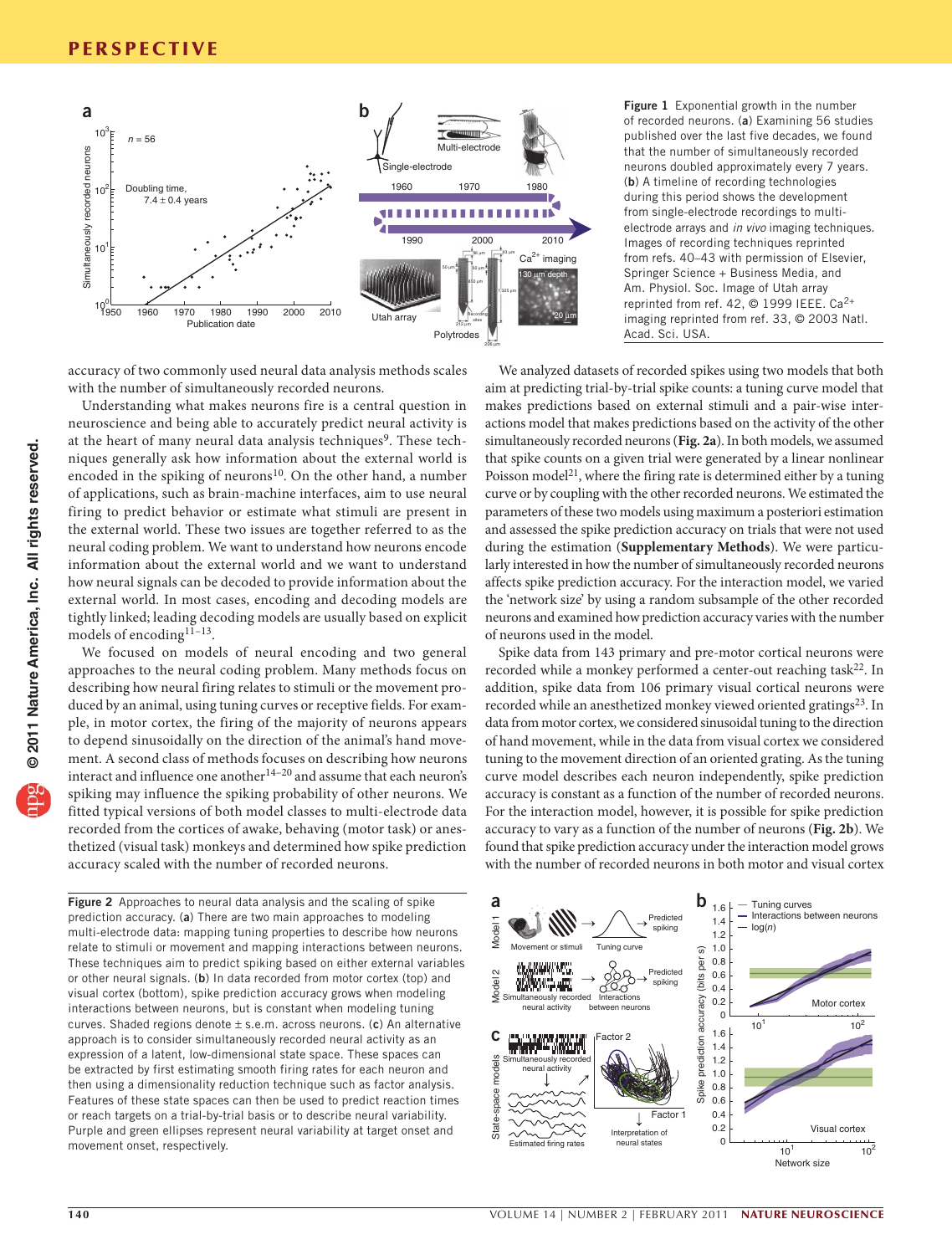(as approximately log N). This result implies that accurately modeling interactions between neurons should become more important as the number of simultaneously recorded neurons continues to grow over time. Models that allow nonlinear interactions between neurons or that take into account higher-order interactions such as triplets may allow even more rapid growth in spike prediction accuracy, and developing such data analysis approaches is an essential topic for future research.

Although modeling larger numbers of neurons can certainly allow for more accurate prediction of spikes, the growth in the number of simultaneously recorded neurons is not without computational challenges. One issue in modeling these large, complex datasets is computer runtime. Modeling larger numbers of neurons requires more tuning curves (linear in the number of neurons) or more pair-wise interactions (quadratic in the number of neurons), which increases the computational complexity of these models. Models of higher-order interactions such as triplets require even more parameters. The increases in runtime associated with increases in the number of parameters are, at least partially, offset by increases in computer speed and Moore's law, but it is still essential for the run-time of algorithms to scale well with the number of recorded neurons and recording lengths. Improving the efficiency of data analysis algorithms and developing hardware to accelerate them are currently active areas of research.

A second computational challenge is the curse of dimensionality. As the number of free parameters in a model increases, precisely estimating the parameters from a finite amount of data becomes more and more difficult. Modeling the pair-wise interactions between 100 neurons, for instance, requires ~10,000 parameters, and precisely estimating these parameters from a few hundred trials becomes difficult. Collecting more data is one solution to this problem, but we can also use modeling approaches that constrain the number of free parameters. For example, assuming that interactions between neurons are weak or rare markedly reduces the number of free parameters<sup>15,16</sup>. Alternatively, we may assume that neural activity is inherently low-dimensional and that only a few patterns of interactions exist or that interactions exist only between nearest-neighbors. Both of these techniques, regularization and dimensionality reduction, are active areas of research in machine learning. Ultimately, knowledge from anatomy and other physiological experiments can provide powerful constraints, and constraints that are tailored to neural data will be necessary to keep data analysis methods feasible in the face of growing numbers of recorded neurons. Although modeling interactions between neurons does introduce computational issues, statistical approaches to neural data analysis are being developed to address these problems.

# Understanding massive neural populations

Understanding the high-dimensional datasets generated by modern recording techniques seems outstandingly complicated. After all, computational neuroscientists face the problem of condensing these massive datasets into simplifying principles about population activity. Ultimately, data from simultaneously recorded neurons promises to yield insight into the structure of the nervous system, hierarchical and modular information processing, neuronal microcircuits, as well as adaptation and learning at the network level. At the moment, many of these questions have not yet been formulated in a way that would allow data analysis to produce clear and concise answers. It may be argued that an important emerging objective of computational neuroscience is to find order in rich multi-neuron data.

Modeling the interactions, or functional connections, between neurons with multi-electrode recordings is beginning to shed light on the function and organization of the nervous system. Recent efforts modeling interactions between retinal ganglion cells, for instance, have revealed strong local neighborhood structure in addition to traditional ON/OFF receptive fields<sup>[15](#page-3-11)</sup>. Similar models applied to cortical data have revealed modularity in primary motor cortex and dorsal pre-motor cortex $^{24}$  $^{24}$  $^{24}$ , as well as weak, functional interactions across cortex<sup>[25](#page-3-13)</sup>. These methods have also been used to clarify the role of feedback in the thalamus<sup>26</sup>, the relationship between spikes and local field potentials $27$ , and, on a small scale, the effects of spike timing–dependent plasticity<sup>28</sup>.

Considering interactions between neurons may offer some insight into the principles underlying neural activity, but there are also a number of recently developed methods that aim at providing simpler models of neural activity by assuming that the nervous system is inherently low dimensional29,30 (**[Fig. 2c](#page-1-1)**). Such state-space methods allow the extraction of a small number of factors, much fewer than the number of neurons, which can be used to visualize and denoise multi-unit spike train data. Although interpreting these low-dimensional factors may present another set of challenges, these approaches have already led to insights into the activity of populations of neurons. Notably, features of the trajectories in state space can be correlated with a number of behavioral variables, such as reaction times<sup>30</sup>, and results using a state-space approach have shown that stimulus onset reduces neural variability across cortex in a wide range of areas<sup>31</sup>.

An important aspect of both state-space models and models of interactions between neurons is that they do not necessarily require modeling how individual neurons represent the external world. Although tuning curves and receptive fields have been enormously successful as models of neural encoding, they make it easy to overlook the importance of correlations between neurons and the fact that, excepting peripheral neurons, the functional properties of each neuron are caused by the inputs it receives from other neurons. By attempting to model the interactions and correlated activity of populations of simultaneously recorded neurons, state-space models and functional connectivity models may be able to shed light on how networks of neurons represent and process information.

# **Discussion**

We observed that the number of simultaneously recorded single neurons has been growing rapidly, doubling approximately every 7 years. The trend described here predicts that in 15 years physiologists should be able to record from approximately 1,000 neurons. This seems feasible with a range of techniques. First, standard recording techniques using micro-wire arrays have been used with up to ~700 electrodes and recordings using on the order of 1,000 electrodes should appear in the near future. Second, population, two-photon calcium imaging using neuron-targeted scanning techniques have been used to record from hundreds of neurons. Advances in dyes and scanning methods, as well as statistical methods for extracting spikes from fluorescence signals promise to make this approach feasible for thousands of neurons as well<sup>32,33</sup>. Although prediction is notoriously difficult, especially about the future, it seems very likely that a 7-year doubling in the number of simultaneously recorded neurons will continue over the next couple of decades.

These advances in neural recording are an important consideration for emerging data analysis techniques. We examined how growth in the number of recorded neurons affects spike prediction accuracy in two approaches to neural encoding. The spike prediction accuracy of tuning curve models is unaffected by growth in the number of recorded neurons, as neurons are treated independently. However, in both primary visual cortex and motor cortex, modeling interactions between neurons allows spike prediction accuracy to scale with the number of recorded neurons. It is important to note that the log N scaling that we observed likely depends on a number of factors. These data are from an incomplete, highly under-sampled set of neurons in cortex. In more complete recordings, spike prediction accuracy is expected to saturate